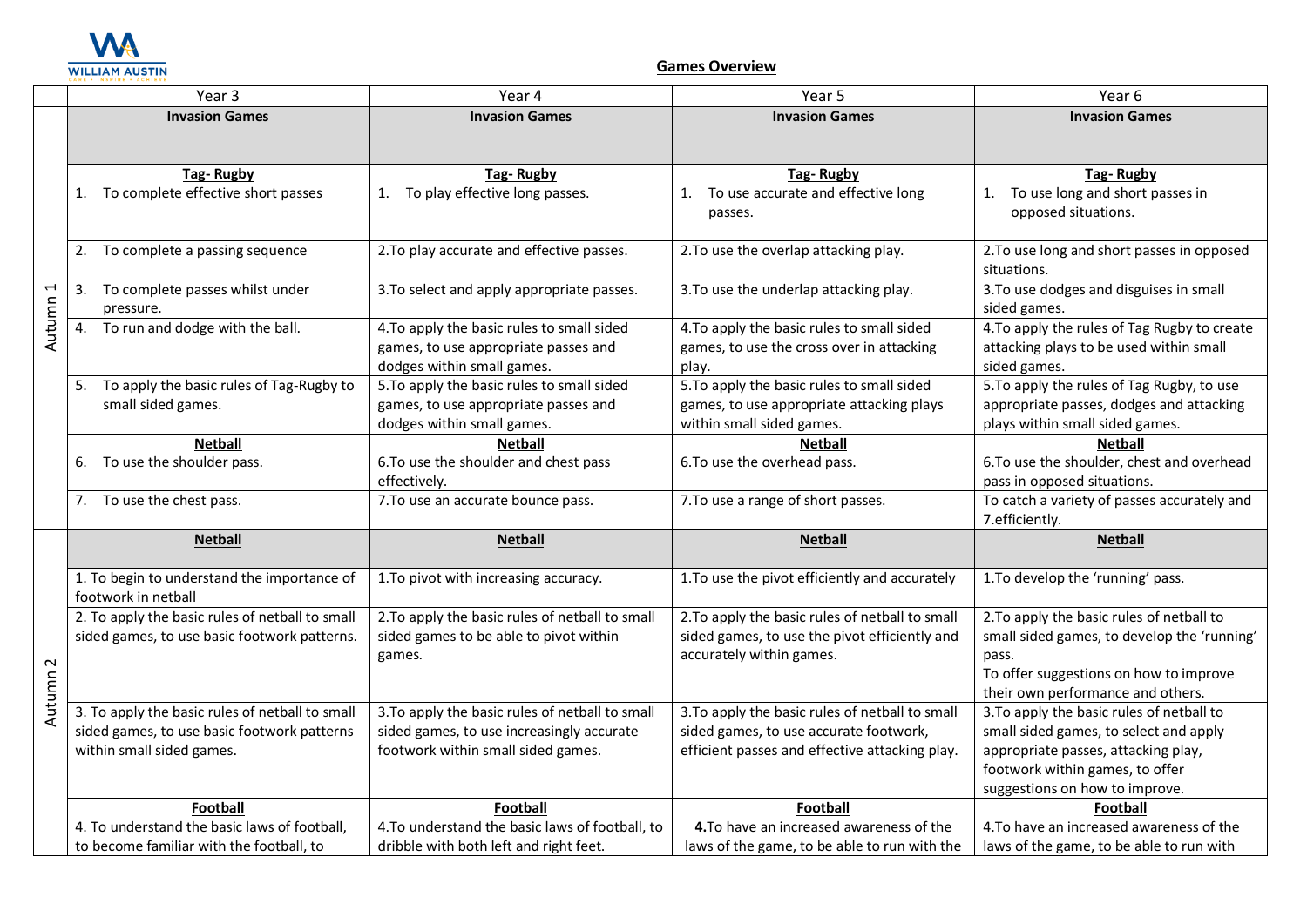|                  | become more efficient at dribbling               |                                                 | ball.                                         | the ball using both left and right feet.         |
|------------------|--------------------------------------------------|-------------------------------------------------|-----------------------------------------------|--------------------------------------------------|
|                  | 5. To be able to perform the push pass.          | 5. To pass using the outside of the foot.       | 5. To dribble effectively in confined areas   | 5. To effectively dribble within small sided     |
|                  |                                                  |                                                 | with opposition.                              | games.                                           |
|                  | 6. To develop spatial awareness on a football    | 6. To use the volley to shoot and pass.         | 6. To produce all types of shot with an       | 6. To apply shooting techniques to small         |
|                  | pitch.                                           |                                                 | increasing accuracy.                          | sided games.                                     |
|                  | 7. To begin to be able to run and shoot with     | 7. To produce the inside and outside hook       | 7. To produce the Cruyff turn and drag back,  | 7. To produce effective turns when under         |
|                  | the ball.                                        | turns.                                          | to improve combination, play in small         | pressure, to increase the effectiveness of       |
|                  |                                                  |                                                 | games.                                        | combination play opposed situations.             |
|                  | <b>Football</b>                                  | <b>Football</b>                                 | Football                                      | <b>Football</b>                                  |
|                  |                                                  |                                                 |                                               |                                                  |
|                  | 1. To use effective dribbling in small sided     | 1. To select and apply appropriate passes and   | 1. To use effective combination plays within  | 1. To understand when and where to               |
|                  | games.                                           | shots within small sided games.                 | small sided games                             | dribble within small sided games.                |
| Spring 1         | Hockey                                           | Hockey                                          | Hockey                                        | Hockey                                           |
|                  | 2. To dribble with greater confidence            | 2. To dribble at speed                          | 2. To perform push passes whilst opposed.     | 2. To perform the Indian dribble<br>successfully |
|                  | 3. To develop the ability to keep the ball close | 3. To use the flick pass.                       | 3. To perform successful 'traps' whilst       | 3. To perform the slap hit                       |
|                  | to the stick.                                    |                                                 | opposed.                                      |                                                  |
|                  | 4. To dribble with increased speed and           | 4. To turn quickly and effectively              | 4. To run with the ball and shoot             | 4. To produce an effective Jab tackle            |
|                  | control.                                         |                                                 |                                               |                                                  |
|                  | 5. To perform a push pass.                       | 5. To trap the ball                             | 5. To work as team to produce successful      | 5. To keep possession of the ball in             |
|                  |                                                  |                                                 | attacking play                                | unopposed situations                             |
|                  | 6. To pass with increased accuracy               | 6. To shoot with accuracy                       | 6.To successfully keep possession of the ball | 6. To keep possession of the ball in             |
|                  |                                                  |                                                 | in small sided games                          | opposed situations                               |
|                  | 7. To be able to dribble and pass within small   | 7. To be able to turn and shoot within small    | 7. To be able to run and shoot effectively    | 7. To apply dribbling, passing, and tackling     |
|                  | sided games                                      | sided games                                     | within small sided games                      | skills to small sided games.                     |
|                  | <b>Basketball</b>                                | <b>Basketball</b>                               | <b>Basketball</b>                             | <b>Basketball</b>                                |
|                  | 1.Assessment lesson - new sport so this is an    | 1.Assessment lesson                             | 1.Assessment lesson                           | 1.Assessment lesson                              |
|                  | opportunity to see the ability of the class.     |                                                 |                                               |                                                  |
|                  | 2. To control the ball when dribbling using      | 2. To dribble with both the left and right hand | 2. To dribble and change direction quickly    | 2. To explore a variety of passing skills and    |
| $\sim$<br>Spring | shoulder and wrist movements.                    | effectively.                                    | within opposed situations.                    | to demonstrate the correct technique in          |
|                  |                                                  |                                                 |                                               | sending and receiving a basketball.              |
|                  | 3. To use the bounce pass, shoulder pass and     | 3. To explore a variety of passing and          | 3. To play a variety of passes in opposed     | 3. To select and apply the appropriate           |
|                  | chest pass with an increased accuracy.           | dribbling skills                                | situations.                                   | passes within small sided games.                 |
|                  | 4. To shield the ball from opposing players.     | 4. To 'steal' the ball from opposing players.   | 4. To use effective attacking techniques in   | 4. To use effective attacking and defensive      |
|                  |                                                  |                                                 | small sided games.                            | techniques in opposed situations.                |
|                  | 5. To keep possession of the ball in             | 5. To develop defending techniques in           | 5. To use a range of strategies to keep       | 5. To perform a lay-up.                          |
|                  | unopposed situations                             | isolation                                       | possession of the ball in small sided games   |                                                  |
|                  | 6. To keep possession of the ball in small sided | 6. To use an effective shooting technique.      | 6. To use an effective shooting technique in  | 6. To use a range of attacking plays,            |
|                  |                                                  |                                                 | opposed situations.                           |                                                  |
|                  | games                                            |                                                 |                                               | including the layup, in small sided games        |